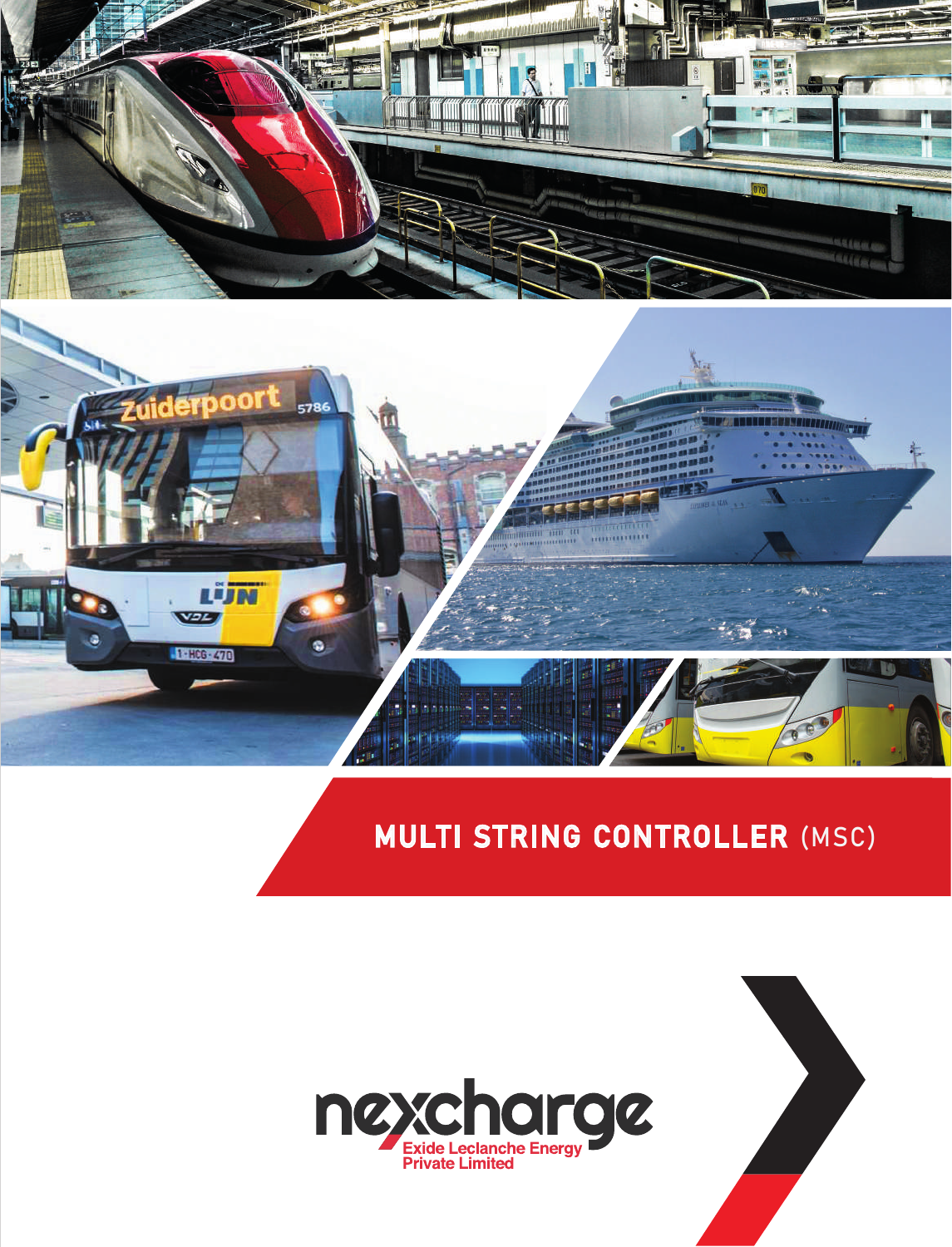The Multi String Controller (MSC) manages and controls multiple battery packs connected in parallel. The MSC is an electronic control unit, which 'virtualizes' multiple battery packs as a 'single battery system'. It has logging capabilities to store specific data of the battery packs and acts as a communication gateway between Battery Management System (BMS) and Vehicle Control Units of an electric/hybrid vehicle. The MSC will help save months of design time for OEMs in integrating battery packs with their vehicles.

MSC is a single rigid printed circuit board attached to an aluminium housing using thermal adhesive, which is then closed and sealed with an aluminium cover. Connections to the control are made via three automotive-style sealed connectors. The MSC can be mounted directly to the frame using the vibration isolators pre-installed on the controller.



Picture represented is only for illustration purpose, position of the respective controller units in a given vehicle may change.